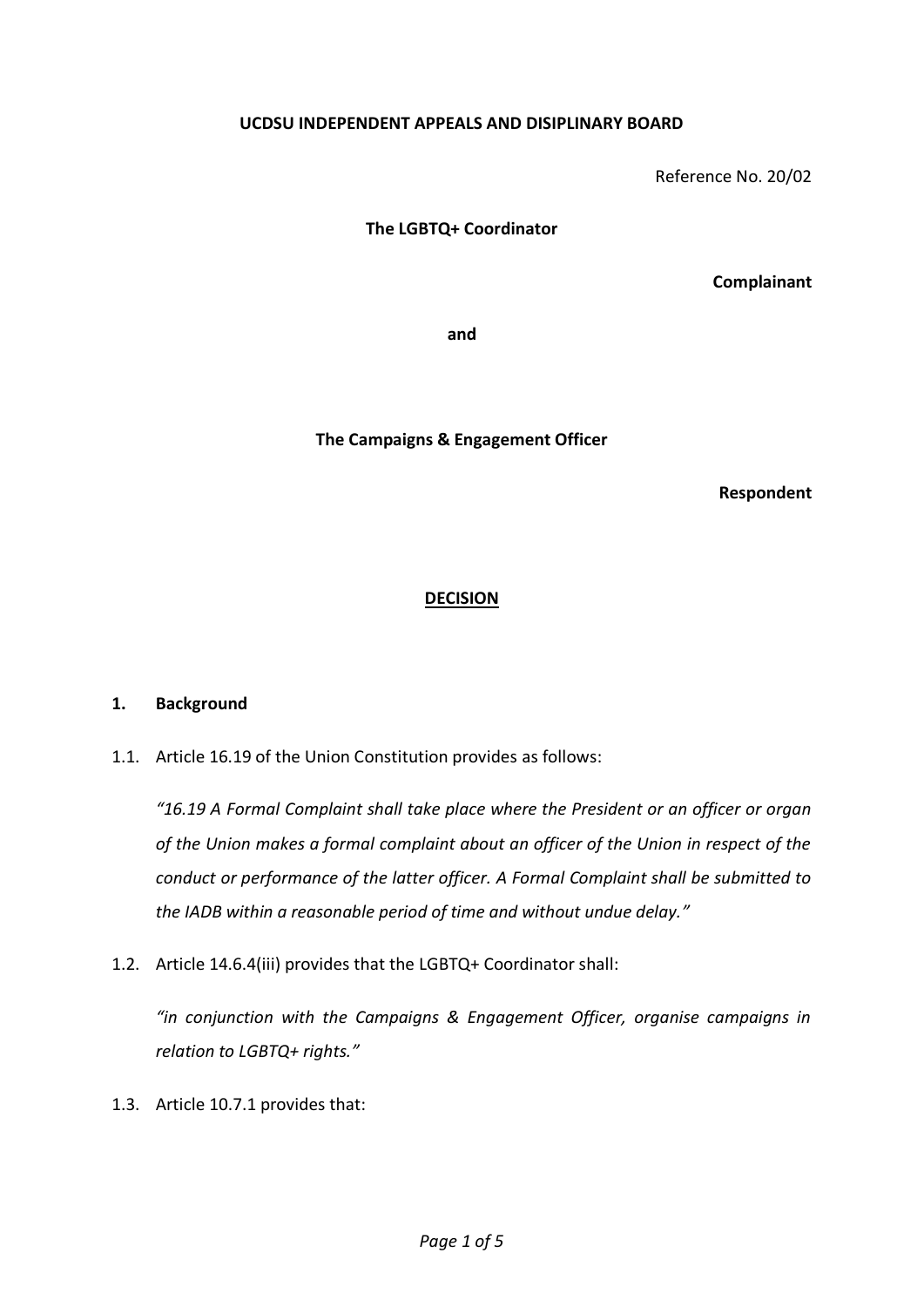*"The Campaigns & Engagement Officer shall be responsible for the organisation, coordination and implementation of all Union Campaigns locally and nationally."*

1.4. Article 16.11 provides for the preliminary examination process. Article 16.11(iii) provides as follows:

*"(iii) If the Chairperson decides that the matters complained of are immaterial, that the matters raised are not within the jurisdiction of the IADB or that the appeal is without merit, that decision and the reasons for that decision shall be communicated to the other members of the IADB. Otherwise the appeal shall proceed in accordance with this Article."*

- 1.5. The Complainant made a Formal Complaint as against the Respondent on 3<sup>rd</sup> April 2020. The fundamental point of the complaint is to the effect is against the Respondent for *"not communicating with me or other staff regarding my Trans Day of Visibility (TDOV) Event."*
- 1.6. The Respondent replied by way of a preliminary statement of opposition in accordance with Article 16.11(ii).
- **2. Decision**
- 2.1. The Chairperson has decided in accordance with Article 16.11(iii) that the appeal is **without merit**.
- 2.2. The primary responsibility for organising the event in question rested with the Complainant in accordance with Article 14.6.4(iii) which provides that the LGBTQ+ Coordinator shall organise campaigns in relation to LGBTQ+ rights in conjunction with the Campaigns & Engagement Officer.
- 2.3. The relevant role of the Respondent is provided for in Article 10.7.1, and is a high-level responsibility for the organisation, coordination and implementation of all Union campaigns.
- 2.4. The primary complainant of the Complainant is that of a lack of communication on the part of the Respondent. This is said to be supported by a series of email chains: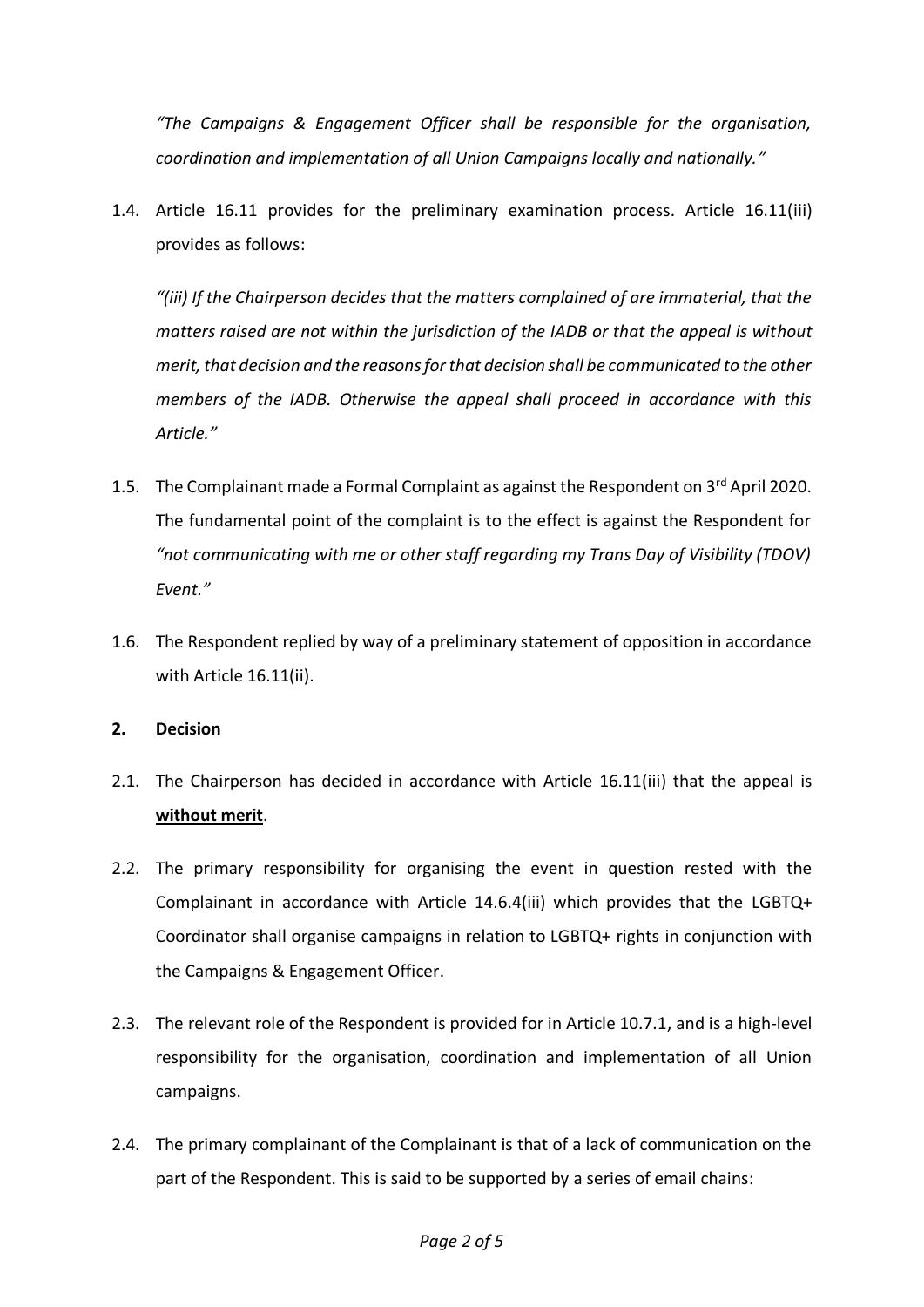- (a) The first is addressed to the Art Director of the Union.
- (b) The second is from the Art Director to the Complainant.
- (c) The third is to the Art Director and not copied to the Respondent.
- (d) The fourth informs the four recipients of the time a third party wants a social media stream to take place at.
- (e) The fifth is from the Art Director to indicate that the date in question is not convenient for the Digital Media and Student Engagement Coordinator.
- (f) The sixth is from the Events & Marketing Manager to the Complainant and is not copied to the Respondent.
- (g) The seventh is a Google Hangouts meeting notification.
- (h) The eighth is from the Art Director asking if a Google Hangouts meeting is proceeding on the day in question.
- (i) The ninth shows the Respondent sending an invitation to a Google Hangouts meeting.
- 2.5. None of the foregoing demonstrate any failure on the part of the Respondent to respond to any communications from the Applicant. None of them called for any response from the Respondent.
- 2.6. They do, however, show an attentive and diligent approach being taken by the relevant staff of the Union who are tasked to assist the Respondent in the campaigns and engagement function of the Union.
- 2.7. The final document provided by the Complainant is a screenshot showing that the Respondent shared a social media post in relation to the relevant event. This does not appear to support the complaint made.
- 2.8. The Respondent provided a Preliminary Statement of Opposition together with relevant documentation as follows: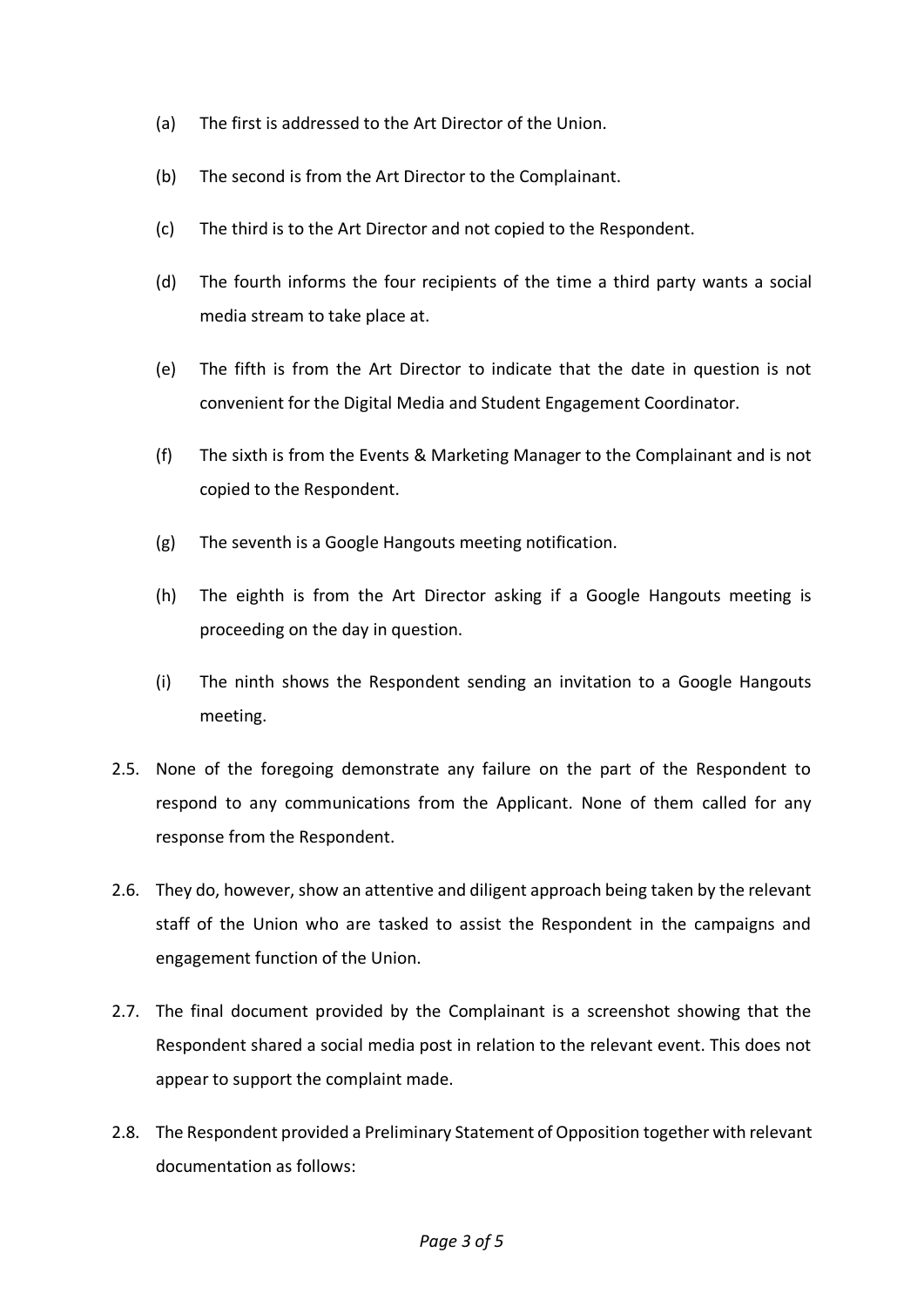- (a) Email showing notes from a Campaign Forum meeting.
- (b) Extracts from the Campaign Forum chat group. This includes an invitation from the Respondent to a Skype call which the Complainant replies to with a text update that the Complainant was *"moving tdov online"* and hoped to do some graphics with the Art Director, polls *et cetera.*
- (c) Email chains and chats organising various relevant meetings.
- (d) Email chains in relation to the event in question, including a request from the Respondent to the Complainant for the text for inclusion in the all student email.
- 2.9. It is of significance that some of the documents provided by the Respondent were not provided by the Complainant. The essence of the complaint is an accusation of a lack of communication on the part of the Respondent but some of the communication which did in fact take place was omitted from the documentation submitted by the Complainant.
- 2.10. Across all of the documentation provided by the parties there is no indication of any request having been made by the Complainant to the Respondent which was not responded to by the Respondent.
- 2.11. Overall, the documentation provided by the parties shows that the Complainant's requests for assistance were attended to diligently by the relevant staff of the Union. It is of significance that the staff were made available to assist directly by the Respondent in the Campaign Coordinator Handbook circulated at the start of the academic year and in practice, as demonstrated by the extensive involvement of relevant staff in the relevant email threads.
- 2.12. It is important to emphasise that it is not, for example, constitutionally necessary for the Campaigns & Engagement Officer to personally tend to relevant social media matters provided that these are effectively delegated to the relevant professional staff of the Union.